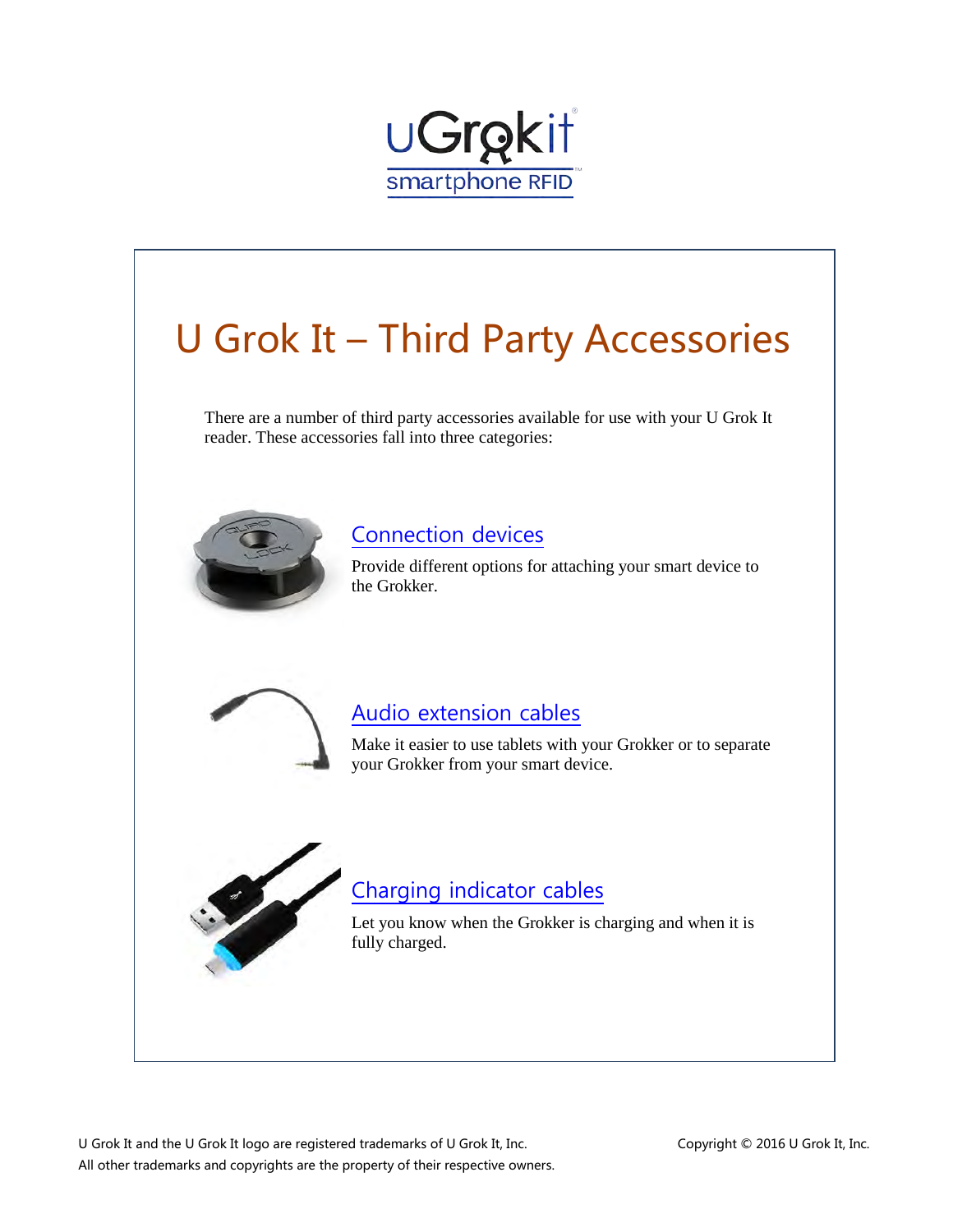# <span id="page-1-0"></span>Connecting your phone to the Grokker

The U Grok It handheld reader was designed to work with smart devices of many shapes and sizes. This means that if you change phones—or want to use a phone for some tasks and a tablet for others—the Grokker simply and easily switches from device to device.

The Grokker comes with a Silicone Retention Strap that allows you to attach most devices without the need to take that device out of its case or attach it permanently to the Grokker. When used with the band at the top of the smart device (closest to the "T" portion of the Grokker), this method of attachment allows you to see the entire screen and will hold the device in place for many use cases.

If you want to dedicate a smart device to the Grokker, have a standard smart device that is deployed throughout your organization, or want something that attaches the smart device more closely to the Grokker, you might be interested in some of these third party attachment options.



### Holders for smartphones and tablets

#### Velcro®



You can attach your smart device to the Grokker using standard [Velcro](http://www.uline.com/Product/Detail/S-17030/Velcro-Hook-and-Loop-Tape/1-x-3-Black-Uline-Hook-and-Loop-Precut-Strips) strips. Velcro works particularly well for attaching the Grokker to tablets.

- Pros: Your device won't separate from the Grokker
	- Inexpensive
	- Works universally with devices of different sizes.
- Con: Velcro on your smart device or smart device case
- Note: When using Velcro, we recommend attaching the "hook" side to the Grokker.

#### Quad Lock®



We use two parts of the Quad Lock mounting system:

- 1. The [female part](http://www.quadlockcase.com/products/universal-adapter) goes on your smart device. (You can also use [this case](http://www.quadlockcase.com/products/iphone-6-case-composite-protection) for an iPhone 6.)
- 2. The [male part](http://www.quadlockcase.com/products/quad-lock-st-adhesive-mount-twin-pack) mounts on the Grokker.
- Pros: Holds the smart device very well
	- Easy to connect/disconnect your smart device
	- Inexpensive
- Con: The female universal adapter has to stay mounted to your smart device (or you have to use the iPhone 6 Quad Lock case).

U Grok It and the U Grok It logo are registered trademarks of U Grok It, Inc. Copyright © 2016 U Grok It, Inc.

All other trademarks and copyrights are the property of their respective owners.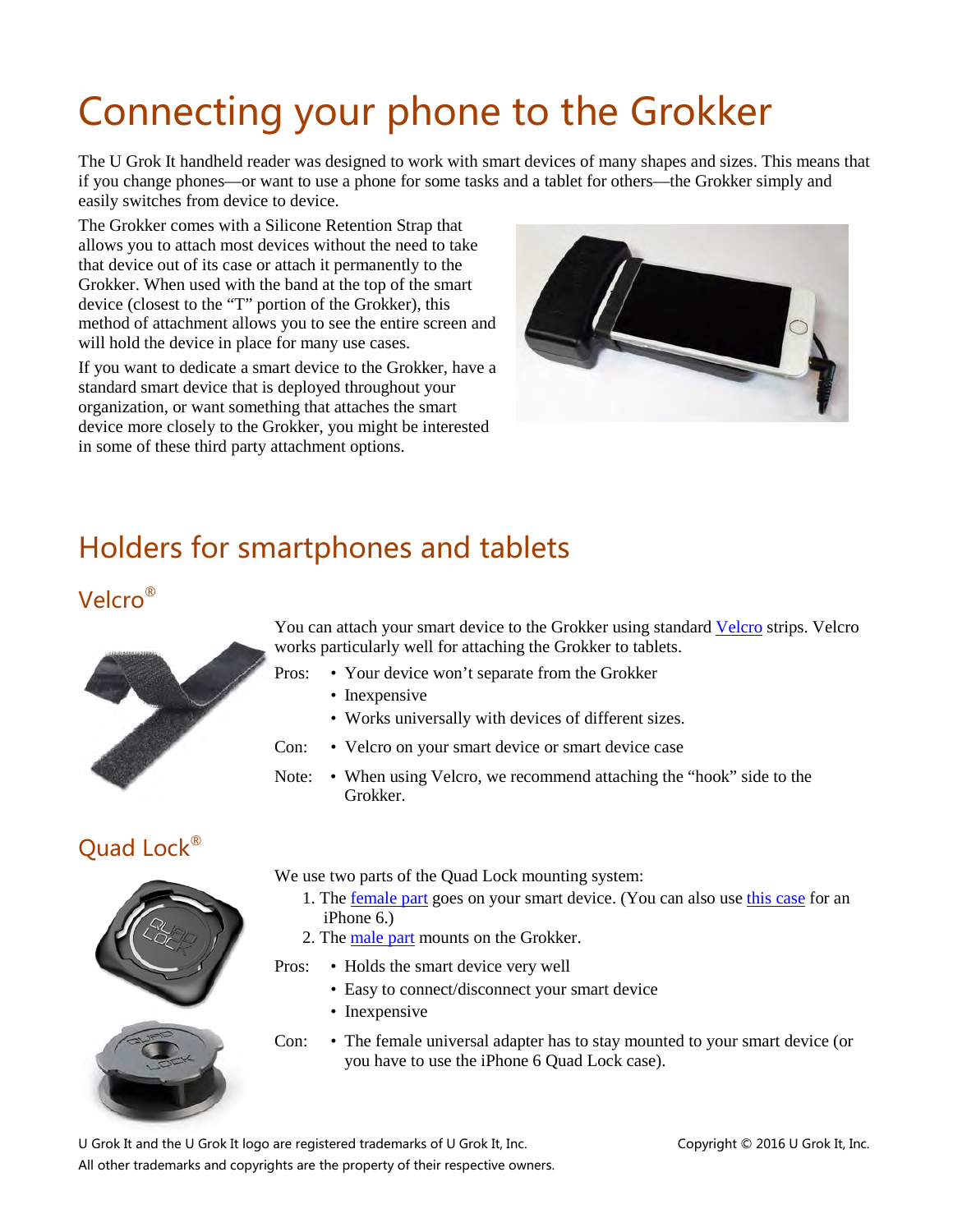#### Mechanical holder — RAM Mounts



There are several models of the Ram Mount that will cradle smart phones and a variety of tablets. RAM Mounts are available for [phones,](http://www.rammount.com/part/RAM-HOL-PD3U) [7" tablets,](http://www.rammount.com/part/RAM-HOL-TAB-SMU) [10" tablets,](http://www.rammount.com/part/RAM-HOL-UN9U) an[d 12"](http://www.rammount.com/part/RAM-HOL-UN11U)  [tablets.](http://www.rammount.com/part/RAM-HOL-UN11U)

- Pros: Holds the smartphone very well
	- Looks good
	- Inexpensive
- Con: Mechanical components could wear over time

You can affix the Ram Mount to the Grokker with Velcro or several rubber bands (U Grok It can supply additional silicone retention straps).

### Holders for smartphones only

#### Elastomer



The [Nathan™ SonicMount](http://www.nathansports.com/gear/music-carriers/sonicmount-0) Elastomer (pictured at left) stretches to hold a variety of devices. To attach it to the Grokker, pull the elastomer/phone grip off the armband and slide the clips over the U Grok It rubber band (placed in the middle of the handle):



- 
- Pros: Fits various size smart phones
	- Nothing to attach to your smart phone
	- Smart phones can be switched quickly
	- Relatively inexpensive

#### Spider grip



Wrap-around [spider grips](http://www.amazon.com/Flexible-Portable-Universal-Samsung-Andriod/dp/B00N2WQWJQ/ref=sr_1_4?ie=UTF8&qid=1435552754&sr=8-4&keywords=phone+holder+spider&pebp=1435552851315&perid=1WR1G592Q2CYSYPX5B26) hold your smart phone to the Grokker with multiple "legs."

- Pros: Works with lots of smart phones
	- Holds smart phones well
	- Inexpensive
- Con: Looks a little funky

U Grok It and the U Grok It logo are registered trademarks of U Grok It, Inc. Copyright © 2016 U Grok It, Inc. All other trademarks and copyrights are the property of their respective owners.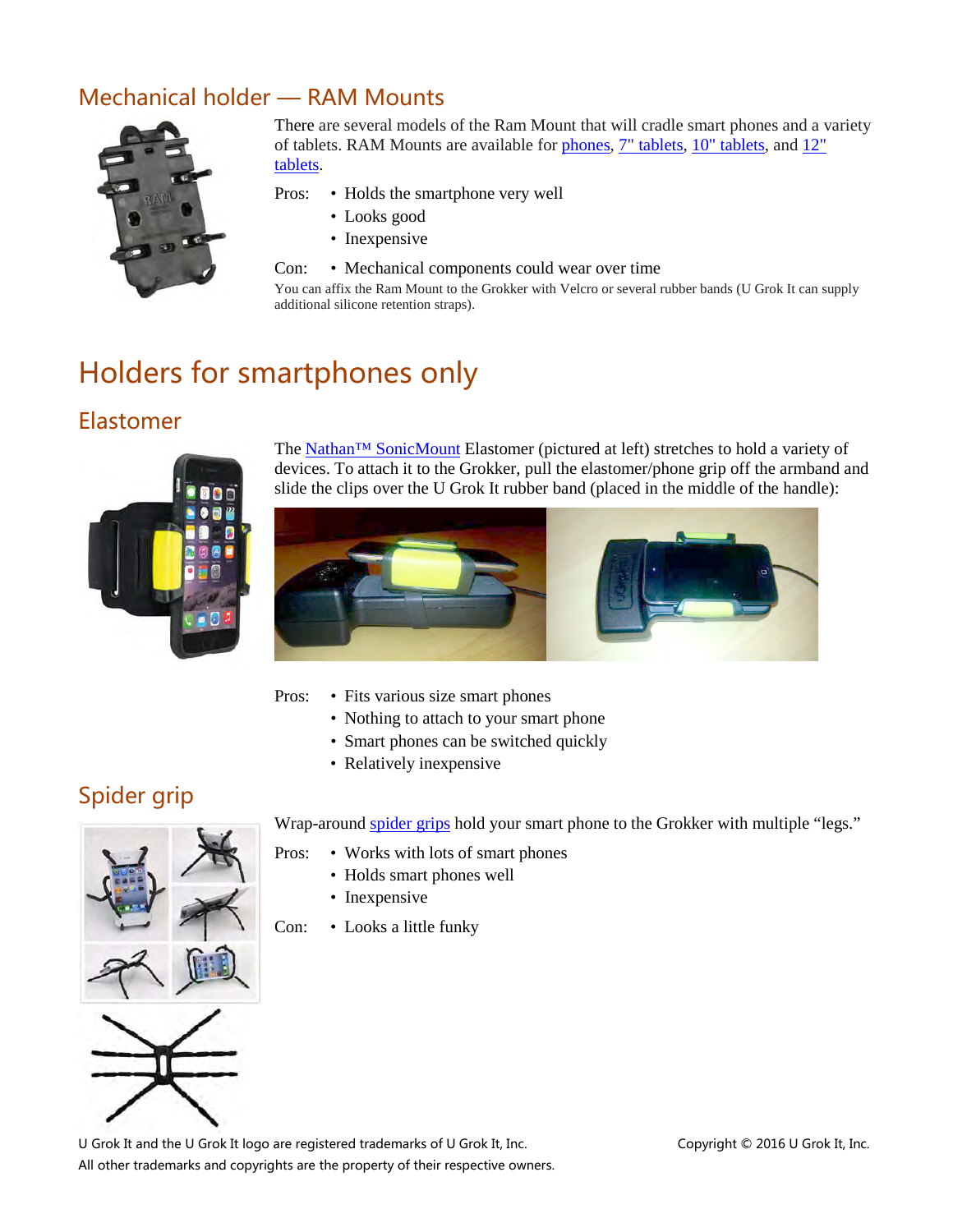## <span id="page-3-0"></span>Audio extension cables for tablets

For tablets and other smart devices, you will need an audio extension cable to your Grokker. Make sure it has these characteristics:

- $\bullet$  3.5mm
- Male to female
- Speaker/mic cable, also known as TRRS or 4-pole (a TRS or 3-pole cable doesn't support a microphone and won't work with the Grokker).

#### Short cable



To connect with regular sized tablets such as an iPad or Samsung Galaxy tablet, we recommend a 4" cable. [This](http://www.amazon.com/gp/product/B00C4FU52C?psc=1&redirect=true&ref_=oh_aui_search_detailpage) is an example of a short cable that will work with the Grokker and most tablets

#### Longer cable for tablets



The Grokker supports any length audio extension cable. [This](http://www.amazon.com/Valley-4-Pole-3-5mm-Female-Stereo/dp/B00DX6V9JO/ref=pd_sim_23_3?ie=UTF8&refRID=065D7RT8NP7MCSWQGGHD&dpID=41G181tjtIL&dpSrc=sims&preST=_AC_UL160_SR160%2C160_) is an example of a 3' cable if you need a longer connection to your Grokker.